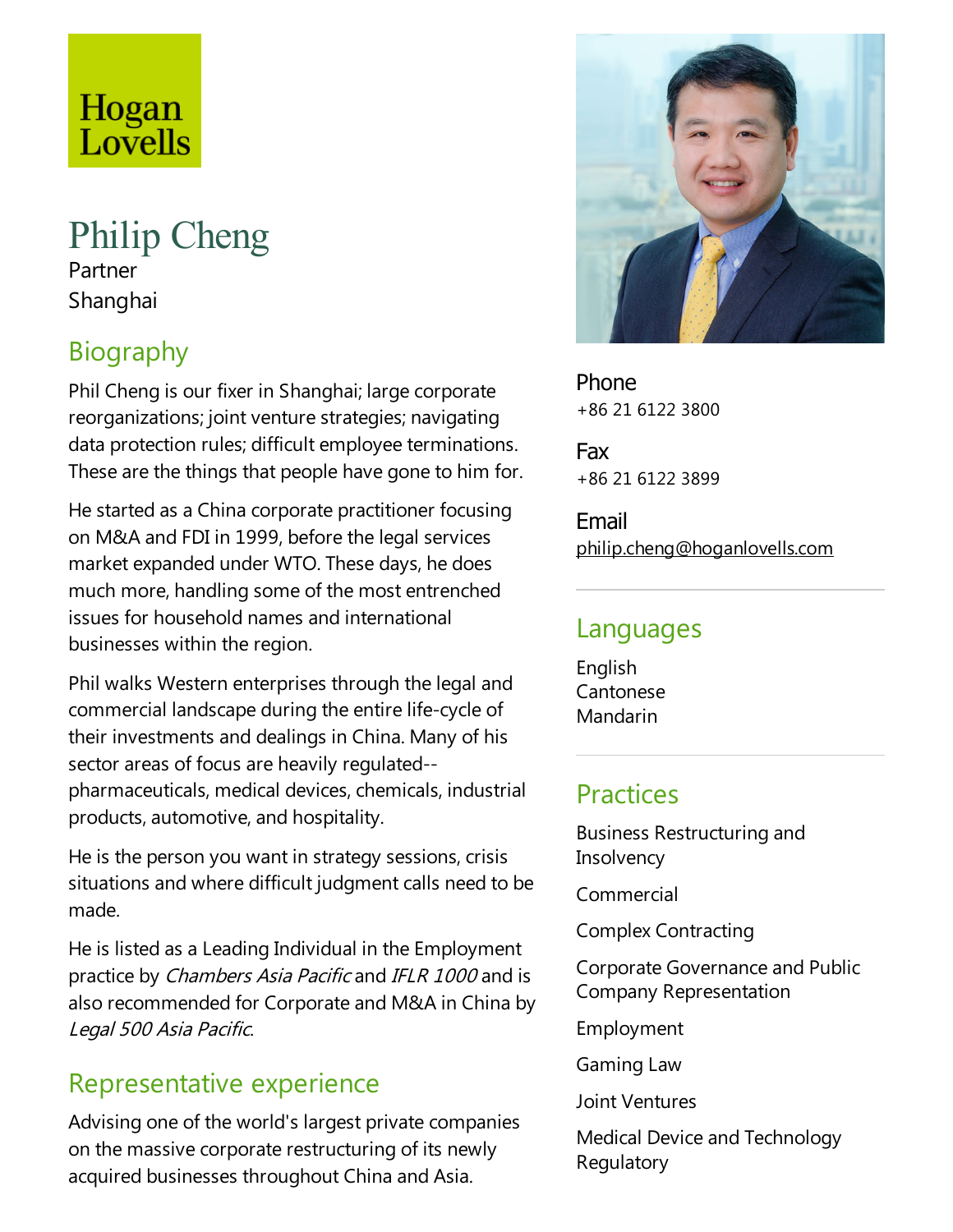Advising world-leading medical device and technology enterprise in its 'go-to-market' strategy in China and subsequent establishment of distribution facilities in Shanghai.

Advising NYSE-listed technology company on strategic alliance with Chinese railway on development of newgeneration energy storage devices for the China market.

Acting for a German heavy equipment manufacturer on a labour strike in Shanghai involving more than 300 workers and handling subsequent employee breaches of restrictive covenants.

Acting for a U.S. Fortune 500 financial services company on the roll-out of its entire employment program in China and on operational matters since establishment of its data center.

Advising international materials handling manufacturer on two-year shareholder dispute and divestiture of its interests in a joint venture in Zhejiang.

Advising leading household name in pharma and consumer health products on the divestiture of several consumer brands throughout Asia and the acquisition of orthopedics business in China.

Advising one of the world's largest medical testing companies in its China consolidation through a combination of statutory merger and asset transfer arrangements.

Advising top pharma multinational on the termination of high-level executives for fraud and potential corrupt practices involving concertive actions with hospital administrations, vendors and other employees.

Advising U.S. conglomerate on the build-out of its petro-chemicals facilities and resolving corporate structuring, financing, permit and licensing, vendor contracting, construction, employment and IP protection issues.

Advising U.S. data company on data protection issues arising from the sourcing and collection of information within China and handling the shut-down and

Mergers and Acquisitions

Pharmaceuticals and Biotechnology **Regulatory** 

Privacy and Cybersecurity

#### **Industries**

Automotive Energy and Natural Resources Life Sciences and Health Care Private Capital

#### Areas of focus

Shareholder Activism

Carve-outs, Spin-offs,and Split-offs

Consumer Protection and Privacy

Corporate and Commercial **Transactions** 

Corporate Group Structures

Cross-border Mergers and **Acquisitions** 

Data Protection

Governance

Hogan Lovells China Desk

Hotels and Leisure

Infrastructure/Energy M&A and Joint Ventures

Medical Devices

Regular Contracts and Business **Issues** 

Technology Contracts

Technology Transfer, Deemed Exports, and University Based Fundamental Research